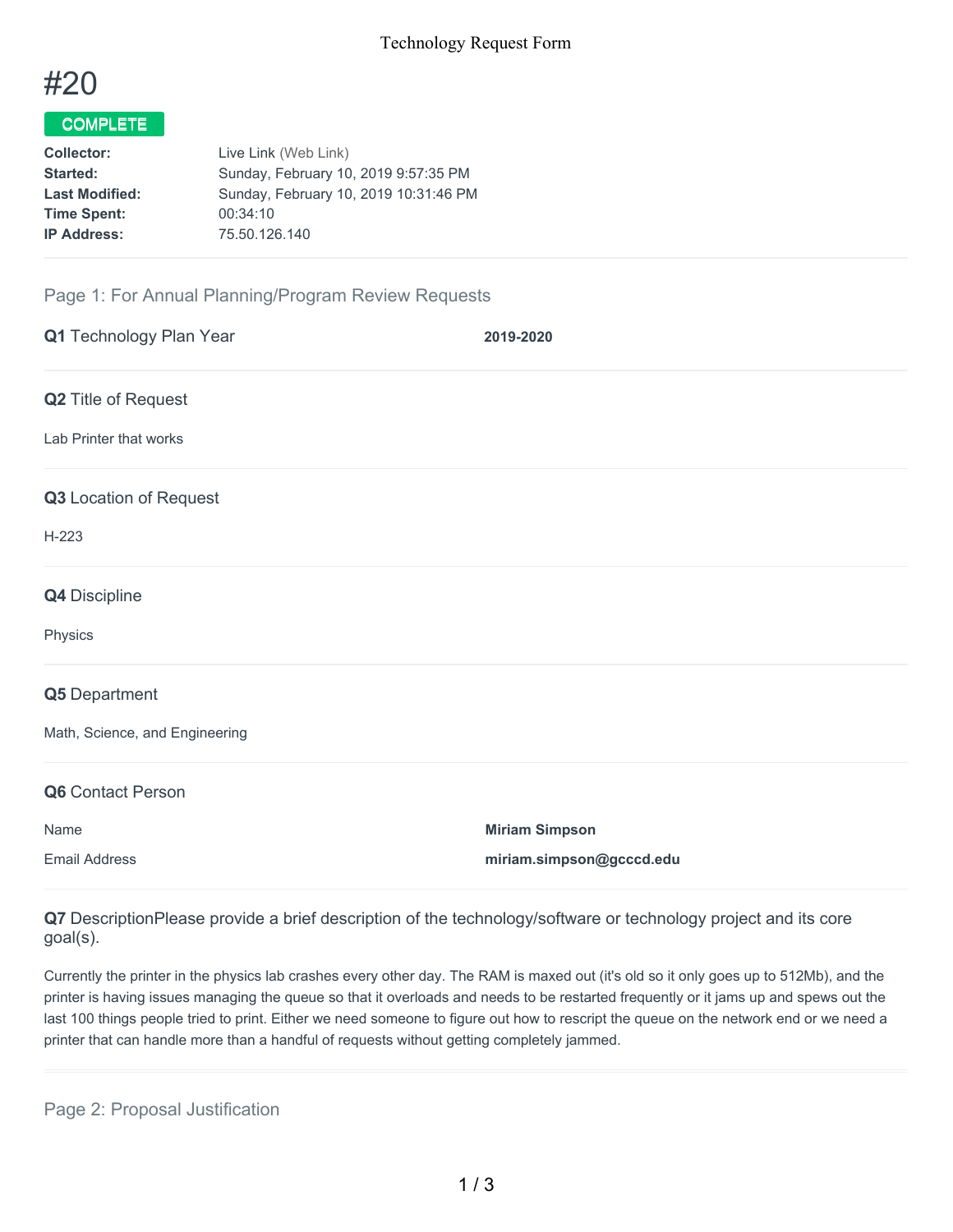## Technology Request Form

**Q8** Please explain how the technology or enhancement supports the strategic plan. Include information on how students will be impacted and/or employees or the college or district overall. Consider whether this would this be a district-wide implementation.Which Strategic Plan priority (or priorities) are supported by this request? To access the Strategic Plan, please click here.

**Guided Student Pathways Student Validation and Engagement** Other (please specify): Basic classroom necessity

**,**

**,**

**Q9** How does the request support the above priorities?

Students need to print their labs in order to turn them in. Without the ability to print, the lab becomes about waiting around for the printer rather than learning physics.

**Q10** Who would this impact? Please select all that apply. **Students,**

**Employees**

**Q11** How would this impact the above group(s)?

The students would be less frustrated and we could stop harassing the help desk every other week.

**Q12** Does the technology support a state-wide initiative or is it a legal mandate or in support of a legal mandate? **No Q13** If yes, please explain how the technology supports a state-wide initiative or is it a legal mandate or in support of a legal mandate? **Respondent skipped this question**

**Q14** Please be aware that projects, once approved, are typically scheduled 6 months to a year in advance. Consider the consequences if the technology/software is not implemented, upgraded or renewed.What are the consequences if the technology/software is not implemented/upgraded, or renewed? Examples: Security concerns, loss of FTES, mandates, accreditation, etc.

We will soon be unable to run the labs using the printer.

**Q15** What is the number of students impacted per semester if the technology/software is not implemented, upgraded or renewed?

280

**Q16** What is your preferred time for implementation?

ASAP